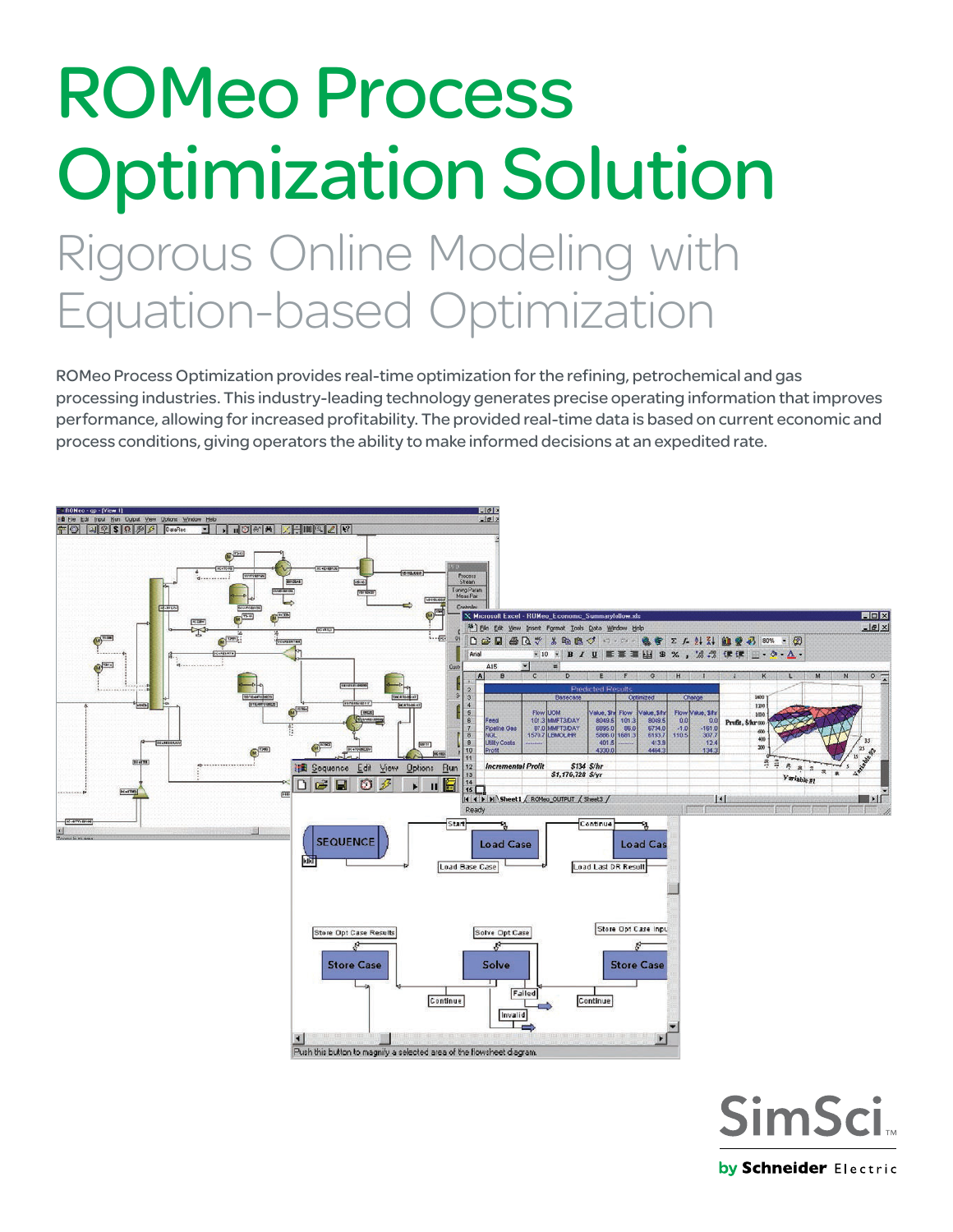# ROMeo Process Optimization Solution

# **SUMMARY**

 $\blacktriangleright$ 

ROMeo Process Optimization uses First-Principle simulation techniques to achieve real-time operational excellence in your process. ROMeo provides maximum and sustainable plant performance with increased return on investment.

# BUSINESS VALUE

Optimization is where operations meets economics. ROMeo Process Optimization can sharpen plant performance and profits. Typical benefits range from \$0.05 to \$0.25/bbl throughput, with a payback period of one year or less.

# Maintainable Optimization Solution

SimSci™ proudly offers ROMeo® Process Optimization proven, comprehensive solution to today's plant profit optimization problems. Directed at the oil and gas processing, refining, and petrochemical industries, ROMeo is the only software product that has been designed specifically to address the need for real-time, nonlinear optimization of continuous processes. ROMeo uses real-time process and economic data to determine set points that guarantee maximum operating profit while satisfying all regulatory requirements. ROMeo employs firstprinciple simulation techniques with proven data reconciliation and optimization technologies to provide maximum, sustainable plant performance and increased return on investment. Typical benefits range from \$0.05 to \$0.25/bbl throughput, with payback periods of one year or less.

#### Integrated Modeling Makes Optimization Easy

ROMeo is the only complete process optimization solution that integrates heat and material balance rigorous simulation, data reconciliation, gross error detection, economic optimization, and performance monitoring into a single user environment. Its Online modeling and optimization capabilities utilize industry proven thermodynamic methods and data to generate highly accurate operating information — enabling managers to react quickly and precisely to changes in market pressures, energy costs, and equipment performance. ROMeo's integrated interface and drag-and-drop functionality minimizes the user's learning curve and accelerates real economic benefits. Its equation-based optimization engine is unmatched in modeling large processes.

# Substantial Benefits of ROMeo

#### Evaluate "What-If" Scenarios

ROMeo Process Optimization provides a Microsoft® Excel-based and flow sheet-based interface to enable offline "what-if" scenarios, using precise models that represent your plant's actual operating conditions. ROMeo models can also be used for procurement planning, and for 'evaluating the benefits of process changes.

#### Automate Optimization and Reporting

ROMeo's Real-time System (RTS) provides an integrated, graphical scheduling environment that enables users to automate optimization and reporting. Using ROMeo's RTS, users can easily define complex event sequences for closed loop optimization without user intervention. Task sequences can be scheduled to run daily, weekly, or at any preset interval. They can also be dynamically controlled when specific conditions, such as reaching steady state, are met.

#### Visualize Results and Key Performance Indicators

ROMeo's industry proven results can quickly be visualized using embedded web page reporting and via the Wonderware® Intelligence application for web-based dashboards, displaying key performance indicators and other important operations information.

ROMeo reporting enables plant staff to:

- Satisfy all physical and quality operating constraints
- Perform "what-if" analyses to improve product yields and quality
- Determine the cost of constraints and the benefits of debottlenecking
- Identify faulty instrumentation and resolve processing problems quickly
- Utilize personnel, inventory, and capital resources more efficiently
- Acquire current information for more accurate short-term and long-term planning

These on-demand reporting features enable ROMeo users to achieve faster operational decisions & enhance the profitability of the process.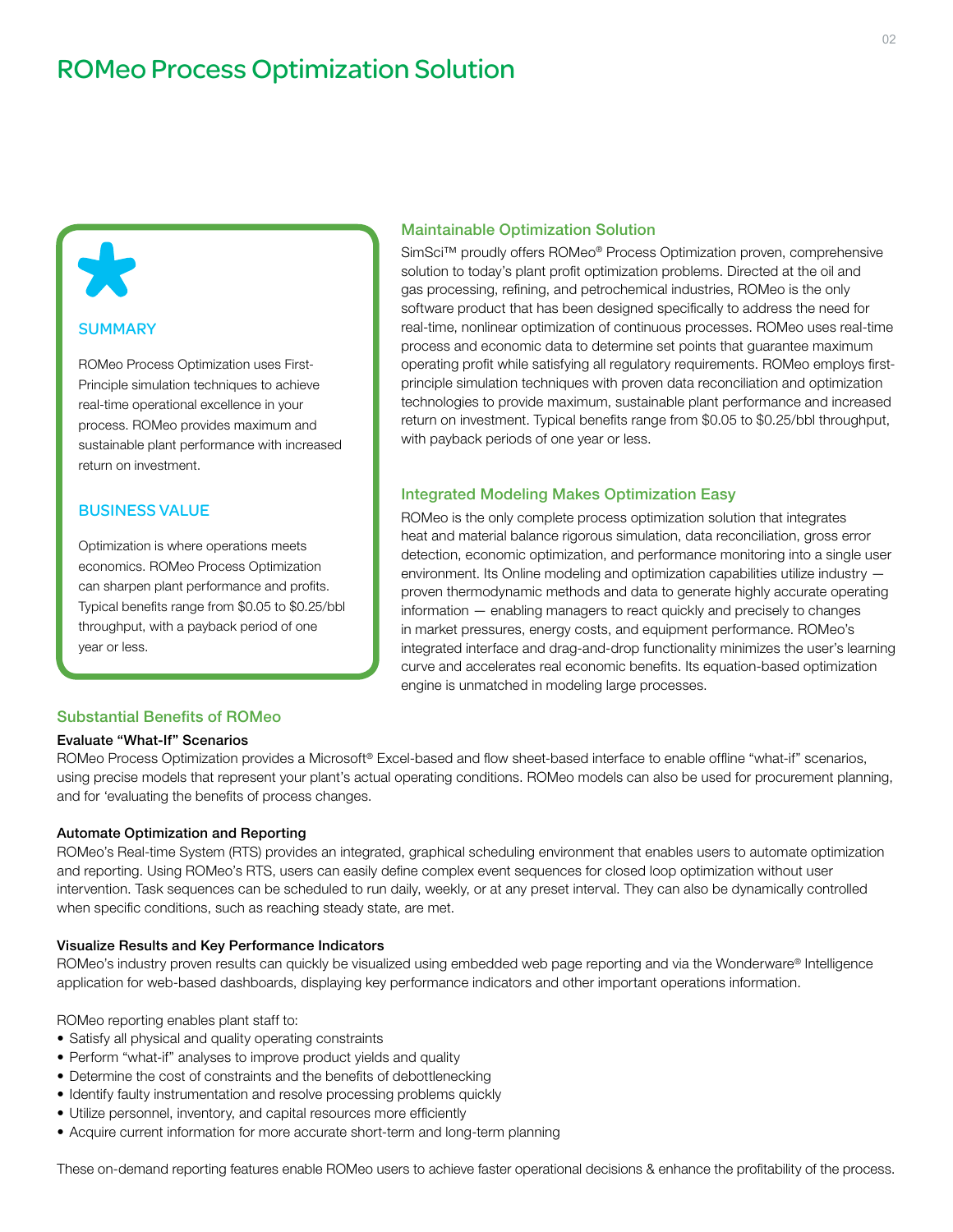# Applications

ROMeo's unified modeling environment provides complete flow sheet definition, simulation setup, data reconciliation, and optimization for refiners, petrochemical companies, and NGL/LNG producers. The average payback period is 6-12 months.

#### • ROMeo in Refining:

Increase profits by optimizing feed train, crude processing, and vacuum units, including hydrocracking and catalytic cracking applications — even entire refineries. ROMeo interfaces with state-of-the-art refinery models to accurately represent kinetic reactor behavior. ROMeo now offers native refinery reactor models that complete the refinery-wide modeling and optimization capabilities.

#### • ROMeo in Olefin Production:

Leverages an integrated SPYRO module and Technip's rigorous coil modeling technology to accurately represent furnace operations.

# • ROMeo in NGL/LNG:

Increase plant profits by quickly responding to changing market conditions.

#### • ROMeo in Utilities:

Optimizes utilities systems and utility plant flowsheets with the power of Mixed Integer Non-Linear Programming (MINLP) functionality in the solving process.

# Easy to Use

ROMeo's Process Optimization user interface and client/server architecture enables users to create flow sheets and specify optimization constraints from anywhere within the computing network.

# Easy to Implement

Equation-based modeling enables flexible model specifications, and allows project implementation and optimization to start at any level and scale.

# Easy to Customize

ROMeo provides a powerful graphical mechanism for extending its library of models and correlations. With its integrated algebraic modeling language, ROMeo users can directly customize their models and calculations to fit their purpose.

# Easy to Integrate

ROMeo's graphical user interface and open architecture supports OPC, ODBC, and other data communication protocols, as well as direct interfaces to industry-standard process historians. Additionally, ROMeo can communicate with third-party products utilizing OPC-UA.

# Diagnose Performance Bottlenecks

ROMeo uses validated and reconciled data to calculate performance information including exchanger fouling, catalyst activity, compressor, and column tray efficiencies. Users can efficiently diagnose the root cause of performance degradation and processing bottlenecks. By quickly identifying problem areas before they trigger an alarm, plants can avoid near misses, accidents and unscheduled shutdowns. ROMeo includes methods to prevent inaccurate or faulty information from adversely affecting plant control systems.

# Make More Informed Decisions

ROMeo's External Data Interface (EDI) enables the retrieval of process and economic information from numerous sources, including the DCS, laboratory, data historians, ERP, plant instrumentation, or any OPC, ODBC, OPC-UA and other industry-standard compliant applications. It is easy to access complete and accurate information to support optimal decision making and reliable planning.